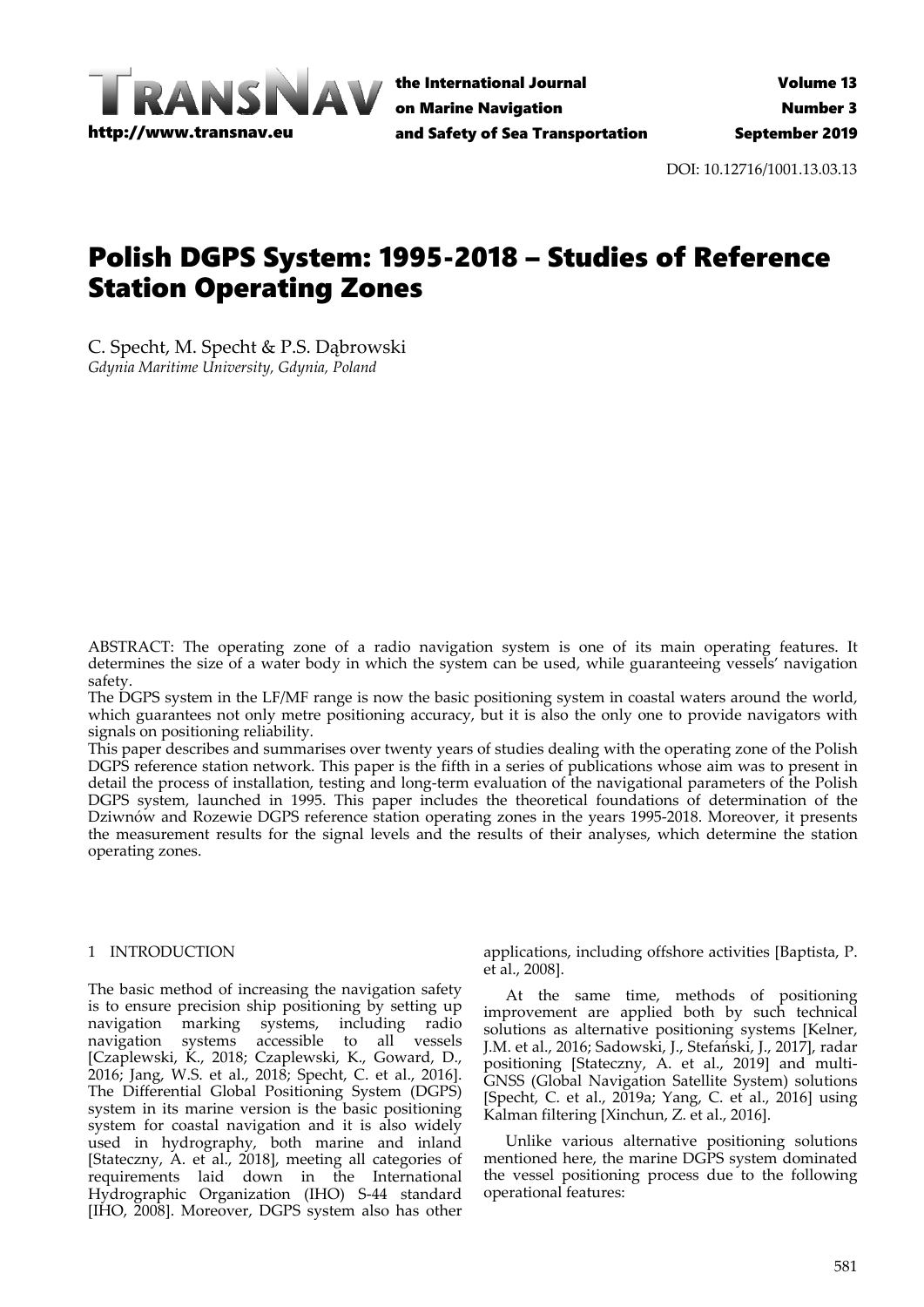- reference stations are placed at the same locations where radio beacons used to operate, which made it possible to use the existing transmission infrastructure,
- a typical range of a reference station is approx. 100 km, which makes it possible to cover most waters of coastal states,
- the positioning accuracy of approx. 1 m ( $p = 0.95$ ) guarantees high navigation safety for vessels approaching ports, which is competitive against other commonly accessible systems [Specht, C. et al., 2019b],
- the ability of the DGPS system to transmit positioning reliability signals is unique among all the positioning systems worldwide.

Being a combined system, the marine DGPS system requires that the operating zone should be defined as a spatial product of the Global Positioning System (GPS) operating zone and the DGPS reference station operating zone. The GPS system operating zone is by definition regarded as global, but due to the dynamics of the satellite constellation system movement and a variable number of satellites visible above the required topocentric altitude, it can be alternatively defined as a function of time [Specht, C. et al., 2015]. In this case, it acquires a spatial‐temporal dimension rather than being only water body-related. The availability of individual satellites in an area [Specht, C., Dąbrowski, P., 2017], their average number in a global approach and their geometric configuration, and in particular their constellation within a specific period of time, can be predicted analytically.

The following are the proposed precise definitions of both terms:

- a GPS operating zone is the percentage of time relative to its predefined interval, during which the required number of satellites is above the required topocentric altitude, thereby enabling users to determine position with a permissible error, at any point on or above the Earth,
- a DGPS reference station operating zone is a space referred to geographic coordinates of the DGPS reference station ( $\varphi$ ,  $\lambda$ , h), in which telemetric transmission can be received with required reliability.

This paper presents the theoretical foundations of the DGPS operating zone determination and shows the findings of research on the Polish DGPS system in the years 1995‐2018.

#### 2 THE DGPS SYSTEM OPERATING ZONE – THEORETICAL FOUNDATIONS

Sending radio signals, associated directly with the system range and coverage, depends on a number of factors and circumstances. Propagation conditions vary depending on the place, time and frequency range. However, although the radio wave propagation theory is well developed, calculation results based on formulas and theoretical curves often deviate from reality [Enge, P. et al., 1992]. This is caused by an insufficiently strict approach to highly complex propagation phenomena, their insufficient<br>explanation and practically unavoidable unavoidable

simplifications. Therefore, theoretical considerations regarding the coverage of an area by a radio navigation system must be verified practically, and the planned deployment of a DGPS reference station should take into account the real results of operating systems of this type.

Characteristic features of 300 kHz radio waves include different propagation conditions during the day and night, which is caused by the occurrence of the surface wave and the skywave at night. They can cause undesired interference (Figure 1), resulting in even signal disappearance. The DGPS‐related experience so far shows that the effect of this interference is not significant (over distances under consideration) [Specht, C., 1997], although obviously it has to be considered at boundary ranges and its occurrence must be predicted even during the day in winter [Huuhka, E., Lehtoranta, V., 1995]. For this reason, radio wave propagation at this frequency should be considered mainly from the point of view of the surface wave propagation, particularly taking into account the effect of the ground and interference.



Figure 1. The signal strength ‐ E [dBμ] (blue) of a Hoburg DGPS reference station and the mean positioning error ‐ M (p = 0.95) (red) as a function of time. Recording: 24‐05‐1995 11:50 UTC – 25‐05‐1995 04:50 UTC, Gdynia, measurement frequency: 1 minute [Specht, C., 1997].

It is noteworthy that interference of the surface wave and skywave at night results in fluctuation of the Signal‐to‐Noise Ratio (SNR), which causes changes in the Bit Error Rate (BER) and, ultimately, damages Radio Technical Commission for Maritime (RTCM) messages. This results in increasing of the Age of Corrections (AoC) and, further, mean positioning error (M). According to the requirements for telemetric transmission of the DGPS system, the minimum SNR is 7 dB, with BER of  $10^{-3}$ . It should be accepted that apart from the required signal strength  $(34$  dB $\mu$ ), the required SNR value is another factor which determines the DGPS reference station operating zone.

A DGPS reference station transmits signals within the range of: 283.5‐325 kHz with Minimum‐Shift Keying (MSK), at a transmission speed of (R): 50,100, 200 bd. In practice, it is accepted that the radio signal at distances larger than 70 Nm from a broadcasting antenna near the Earth surface is a field consisting of two types of waves: surface and ionospheric. Signals sent from a DGPS reference station basically reach a user on a surface wave. The signal strength depends mainly on the radio beacon transmitter power, the receiver‐station distance and conductivity of the ground above which the radio wave propagates. The received signal strength for the ground of the ideal conductivity can be expressed with the formula: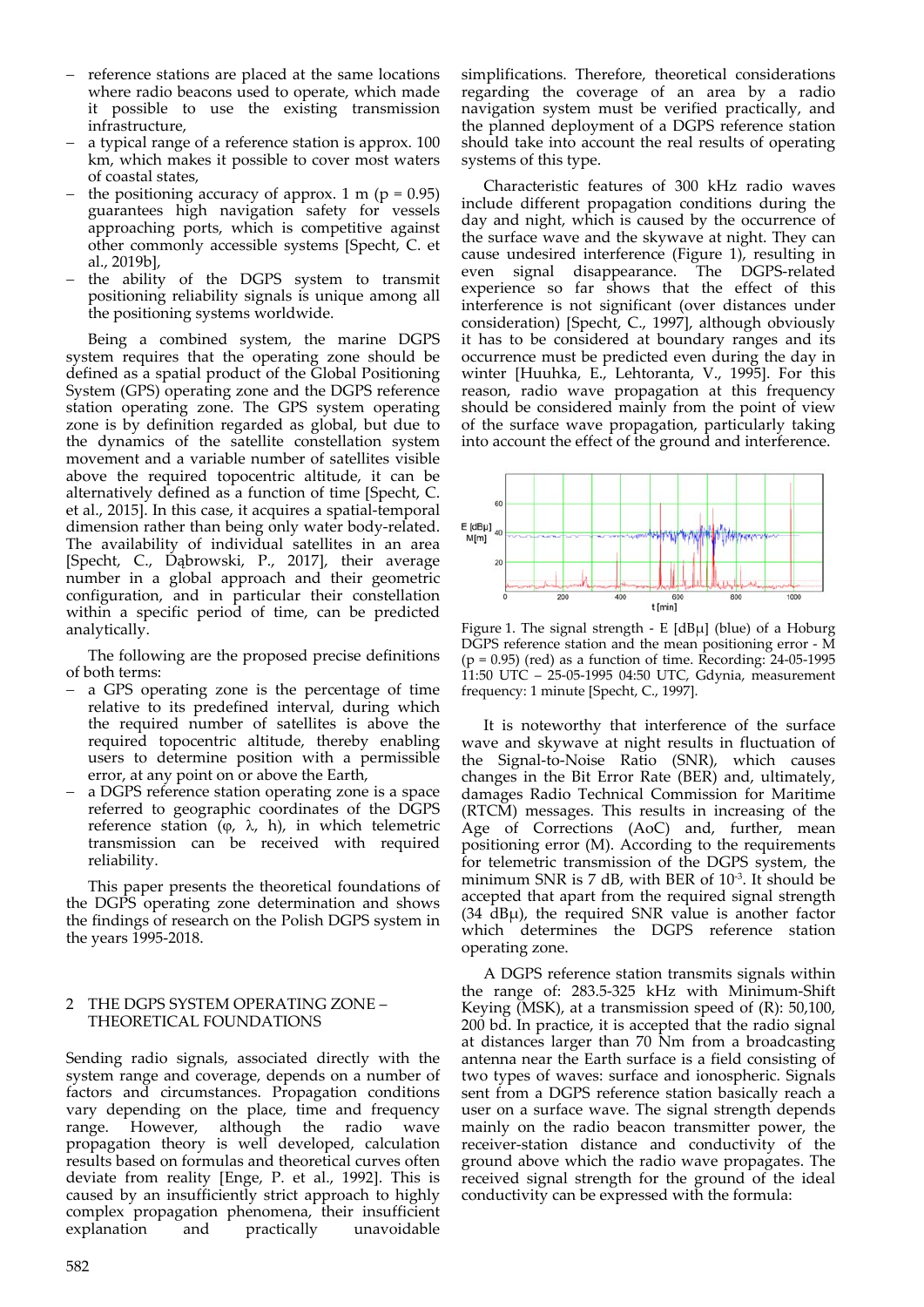$$
E = 20 \cdot \log_{10} \left( \frac{3 \cdot 10^5}{d} \right) + 10 \cdot \log_{10} \left( \frac{P}{1000} \right),\tag{1}
$$

where:

 $E$  – signal strength [dBµ],

*P* – radiated power [kW],

*d* – distance from transmitter [km].

This equation also describes approximate propagation conditions above the medium of variable conductivity, but it is true only for small ranges. With respect to the real conditions, the signal strength can be calculated from the following formula:

$$
E_0 = \frac{3 \cdot 10^5 \cdot \sqrt{P}}{d} \cdot |F| \,,\tag{2}
$$

where:

 $E_0$  – signal strength [ $\mu$ V/m],<br>*F* – damping factor [-]. *F* – damping factor [‐].

The value of  $|F|$  for routes of non-uniform conductivity is calculated by the Millington method taking into account the electric properties of individual sections of the route. If a route consists of two sections of different electric properties, then:

$$
|F| = \sqrt{\frac{F(\delta_1, d_1)}{F(\delta_2, d_1)} \cdot F(\delta_2, d) \cdot \frac{F(\delta_2, d_2)}{F(\delta_1, d_2)} \cdot F(\delta_1, d)},
$$
\n(3)

where:

 $F(\delta_1, d_1)$  – damping factor calculated for a uniform route section of conductivity  $\delta_1$  and length  $d_1$  [-],  $d$  – sum of distances  $d_1$  and  $d_2$  [m].

The damping factor for routes of uniform conductivity can be calculated from Burrows graphs or from an approximate formula:

$$
|F| \approx \frac{2 + 0.3 \cdot x_d}{2 + x_d + 0.6 \cdot x_d^2},
$$
\n(4)

where:

$$
x_{d} = \frac{\pi \cdot d}{\lambda} \cdot \frac{\sqrt{\left(\varepsilon - 1\right)^{2} + \left(60 \cdot \lambda \cdot \delta\right)^{2}}}{\left(\varepsilon\right)^{2} + \left(60 \cdot \lambda \cdot \delta\right)^{2}},\tag{5}
$$

assuming that:

*<sup>d</sup> x* – distance number [‐],

 $\overrightarrow{d}$  – distance from the station [m],

 $\varepsilon$ ' – relative permittivity [-],

 $\lambda$  – wavelength [m],

 $\delta$  – ground conductivity [mS/m].

Another method of the surface wave signal strength determination uses Comité Consultatif International des Radiocommunications (CCIR) curves.

Skywave is another signal which reaches a DGPS receiver, especially at night. A radio wave from the DGPS station transmitter antenna reaches the ionosphere layer D, from which it is reflected and interferes with the surface wave, creating ionospheric interference. The condition of the ionospheric layer D is a function of: time of day and time of year,

geomagnetic latitude. During the day, the sun is the basic ionization source, creating an effective reflection surface at 70 km (the sun at its zenith) and 75 km (at sundown). Solar ionization disappears at night and the effective reflection surface increases to 80‐90 km.

The signal strength in a short vertical antenna can be described as:

$$
E_{sky} = \frac{3 \cdot 10^5 \cdot \sqrt{P} \cdot \cos^2(\alpha) \cdot R_s \cdot D_j \cdot F_t \cdot F_r}{s},
$$
(6)

where:

 $E_{\rm sky}$  – signal strength of skywave [ $\mu$ V/m],

 $\alpha$  – angle between the direction of propagation and the horizon [rad],

*Rs* – ionospheric reflection coefficient [‐],

*Dj* – ionospheric condition coefficient [‐],

 $F_t$  – a coefficient characterising the transmitter antenna [‐],

 $F<sub>r</sub>$  – a coefficient characterising the receiver antenna [‐],

*s* – total length of skywave [km].

Assuming the spherical shape of the Earth, the value of s can be expressed as:

$$
s = 2 \cdot \left[ \left( R_E + h \right)^2 + R_E^2 - 2 \cdot R_E \cdot \left( R_E + h \right) \cdot \cos \left( \frac{\psi}{2} \right) \right]^{\frac{1}{2}},\tag{7}
$$

where:

 $R<sub>E</sub>$  – Earth radius [km],

h – effective reflection altitude [km],

 $\nu$  – central angle between the transmitter and the receiver [rad],

therefore:

$$
\cos(\alpha) = \frac{2 \cdot (R_E + h) \cdot \sin\left(\frac{\psi}{2}\right)}{s}.
$$
 (8)

Figure 2 presents signal strength curves. The signal strength for the surface wave and skywave as a function of the time of day and time of year, distance from the reference station for the frequency of 300 kHz and EPR of 1 kW.



Figure 2. The signal strength for the surface wave and skywave as a function of the time of day and time of year, distance from the reference station for the frequency of 300 kHz and EPR of 1 kW. The red line denotes the signal strength for the surface wave [IALA, 1996].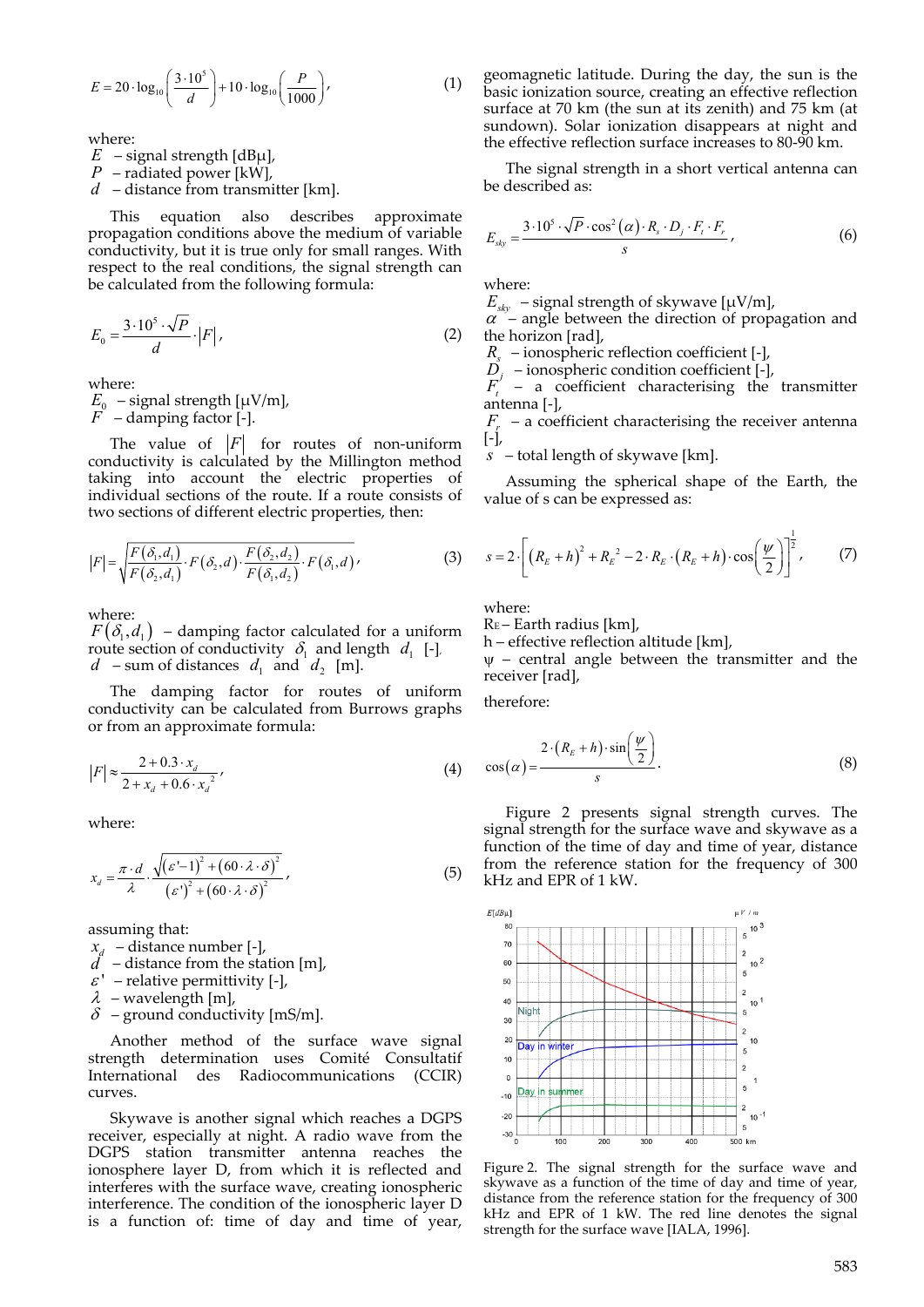## 3 TESTING THE POLISH DGPS SYSTEM OPERATING ZONE

### 3.1 *Study in the years: 1995‐1996*

The implementation work conducted during the process of launching the Polish DGPS system in 1995‐ 1996 focused on establishing two basic characteristics of the system: positioning accuracy and the operating zone. Since no software for determining the system operating zone was available, it was decided to conduct the measurements directly in the sea. The energy measurements (signal strength) for the DGPS reference station were conducted multiple times and simultaneously with other system studies in summer and winter (1995‐1996).

Figure 3 shows the operating zones – signal strength for both DGPS reference stations (Dziwnów and Rozewie).



Figure 3. The Dziwnów and Rozewie DGPS reference station operating zones in 1996 [Specht, C., 1997].

The signal level of 50  $\mu$ V/m is regarded as the operating zone border value, which means that the Polish DGPS system operating range was 60 and 100 km for the Dziwnów and Rozewie DGPS reference stations.

Table 1 shows the planned and real (based on the measurements) operating zones for both DGPS reference stations (Dziwnów and Rozewie).

Table 1. Radiated power measurements results with source data for Polish DGPS systems [Specht, C., 1997].

| Station         | Geographic                  | Nominal                                        | Nominal                                        | <b>ERP</b>    |
|-----------------|-----------------------------|------------------------------------------------|------------------------------------------------|---------------|
| name            | coordinates                 | range<br>$(50 \mu V/m)$<br>source<br>data [km] | range<br>$(50 \mu V/m)$<br>actual<br>data [km] | [W]           |
| Dziwnów 54°01'N | 14°44'E                     | 90                                             | 55<br>$120*$                                   | 0.1<br>$0.5*$ |
| Rozewie         | 54°49'N<br>$18^{\circ}20'E$ | 90                                             | 100                                            | 0.4           |

\*for simulated data

#### 3.2 *Study after system modernisation in 2002*

Opinions on the need to use the DGPS system appeared in the literature in the late 1990s. It turned out that the close (local) monitoring does not meet the

system users' expectations. There were situations in which the DGPS system was not available at a considerable distance from the reference station (several dozen kilometres) and the local monitoring did not generate an alarm. Therefore, it was decided to set up additional monitoring stations in the most dangerous areas for navigation. A monitoring station in the Port of Gdynia was launched for the Rozewie DGPS reference station, and one in Szczecin – for the Dziwnów DGPS reference station.

In 2002, under an agreement between the maritime offices, a decision was taken to hand over the technical infrastructure of the Dziwnów DGPS reference station to the Maritime Office in Gdynia. It resulted in a system which is controlled by one station in Gdynia. Reconnecting the systems of Dziwnów and Rozewie DGPS reference stations and handing over the coordination of running the whole DGPS system should be regarded as justified and in line with international standards. The essence of the modernisation lay in replacement of the transmitting antennas in both stations, resulting in a considerable increase in the system operating range. Figure 4 shows the new transmitting antennas in the station. Replacement of the antenna in the Dziwnów DGPS reference station was of particular importance because its grounding failed to meet the required technical standards.



Figure 4. The transmitting antennas in the Dziwnów (left) and Rozewie (right) DGPS reference stations, modernised in 2002.

These changes resulted in a considerable increase in the operating range of both stations. Tests conducted in 2002 showed that the operating range of the Rozewie DGPS reference station was 300 km, and that of the Dziwnów DGPS reference station – 150 km. The operating ranges of both stations are shown in Figure 5.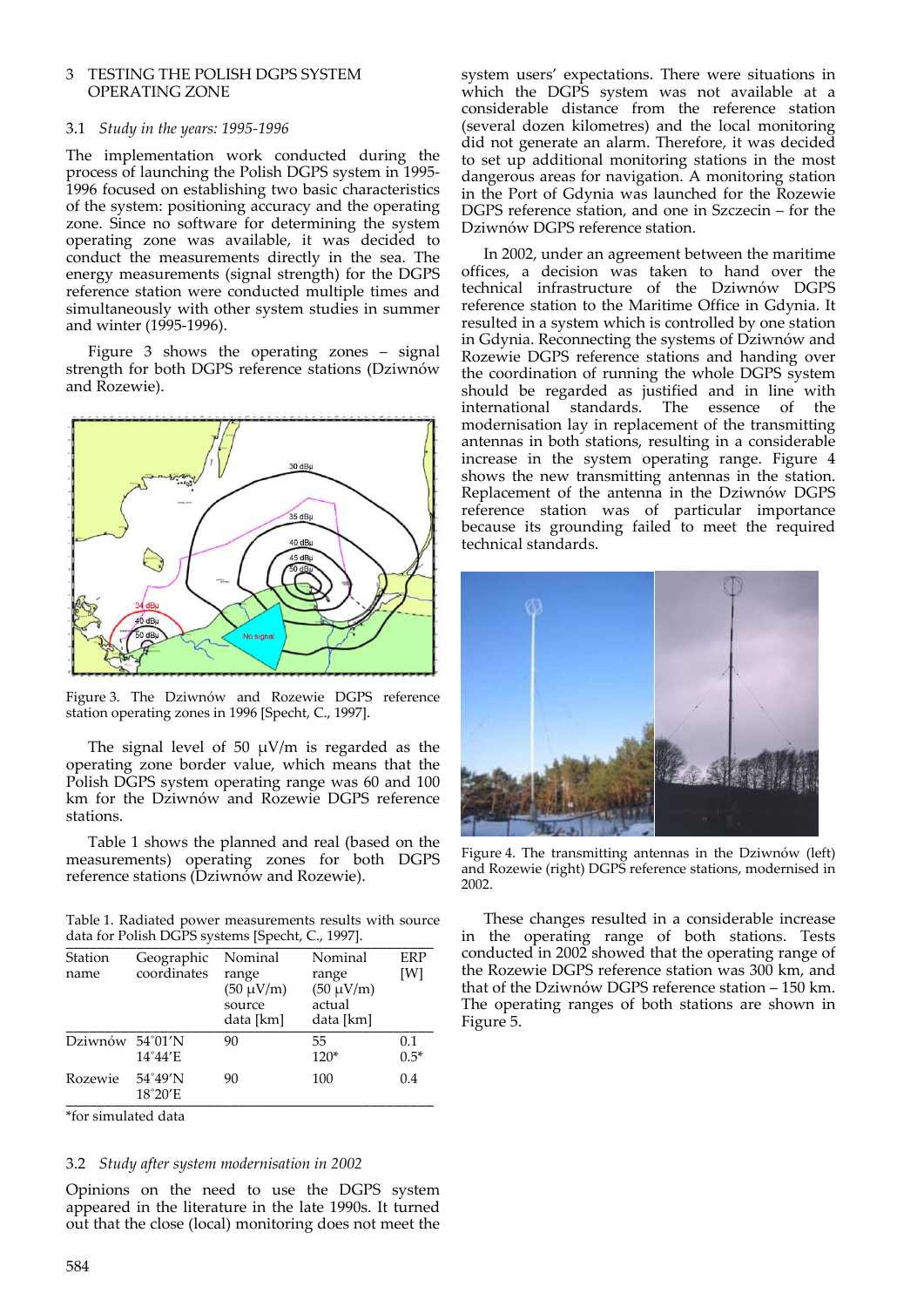

Figure 5. The Dziwnów and Rozewie DGPS reference station operating zones in 2003 [Specht, C. et al., 2016].

#### 3.3 *Study after system modernisation in 2007*

The system modernisation started in 2007. The first to be modernised by the Gdynia Maritime Office was the Rozewie DGPS reference station and the Central Control Station (CCS) in Gdynia. The modernisation work at the Dziwnów DGPS station was completed in July 2008, and at the Rozewie DGPS station – in April 2011 [Dziewicki, M., Specht, C., 2009].

As part of the National Maritime Safety System, thorough modernisation of the Polish DGPS system was completed in April 2011. It is currently part of the integrated navigation marking system of the Maritime Office in Gdynia. Owing to a subsidy from the European Union (EU), worn equipment and software at the DGPS stations was replaced with a new generation of devices; it included old systems of antenna masts and GPS receivers. The new system organisation is shown in Figure 6.



Figure 6. Organisation of the Polish DGPS system after the modernisation in 2007‐2011 [Specht, C., 2011].

The aim of the DGPS transmitting infrastructure modernisation plan was mainly to improve the state of maritime safety; it was developed for the coastal navigation and navigation marking services, hydrographic services, search services, marine engineering, etc. Operation of both stations is monitored from Gdynia. Now each station has two modern receivers and two transmitters, which react to changes in atmospheric conditions, adjusting the radiated power accordingly. The old, run‐down AGA antennas, made of steel, had been in use for 50 years and the mast guy wires absorbed part of the radiated

energy. They were replaced with modern, effective and durable, plastic rod antennas. This unique solution was implemented by Elecom‐Mastertech of Gdynia as the last stage of the comprehensive modernisation of the National Maritime DGPS Network. The Rozewie DGPS reference station operating zone is shown in Figure 7.



Figure 7. Signal strength level in dBμV/m for the Rozewie DGPS reference station [Specht, C., 2011].

Based on the signal strength level measurements, ERP was calculated as a 4.02 W for the transmitter of the Rozewie DGPS reference station. Presented coverage of the modernised Rozewie DGPS reference station (Figure 7) guarantee maximum range for the system as 200 km (for 34  $dB\mu V/m$ ).

#### 4 CONCLUSIONS

The Polish DGPS system is now the main positioning system in the water bodies of the Republic of Poland. It is used mainly to ensure navigation safety for vessels and in hydrography. In terms of its technical equipment, the Polish DGPS system is at the highest level. Owing to the equipment modernisation in 2002‐ 2003 and in 2007‐2011, the operating range has increased two‐fold and the positioning accuracy has increased nearly five‐fold. These modernisation works were taken in accordance with the guidelines for e‐Navigation [Urbański, J. et al., 2008], whose principles were formulated by International Maritime Organization (IMO) and are implemented by carrying out the Efficient, Safe and Sustainable Traffic at Sea (EfficienSea) project co‐financed from the funds of the Interreg Baltic Sea Region Programme.

#### REFERENCES

- Baptista, P., Bastos, L., Bernardes, C., Cunha, T., Dias, J. (2008). Monitoring Sandy Shores Morphologies by DGPS – A Practical Tool to Generate Digital Elevation Models, Journal of Coastal Research, Vol. 24(6), pp. 1516‐1528.
- Czaplewski, K. (2018). Does Poland Need eLoran?, Proceedings of the 18<sup>th</sup> International Conference on Transport System Telematics (Kraków, Poland), pp. 525‐ 544.
- Czaplewski, K., Goward, D. (2016). Global Navigation Satellite Systems – Perspectives on Development and Threats to System Operation, TransNav, the